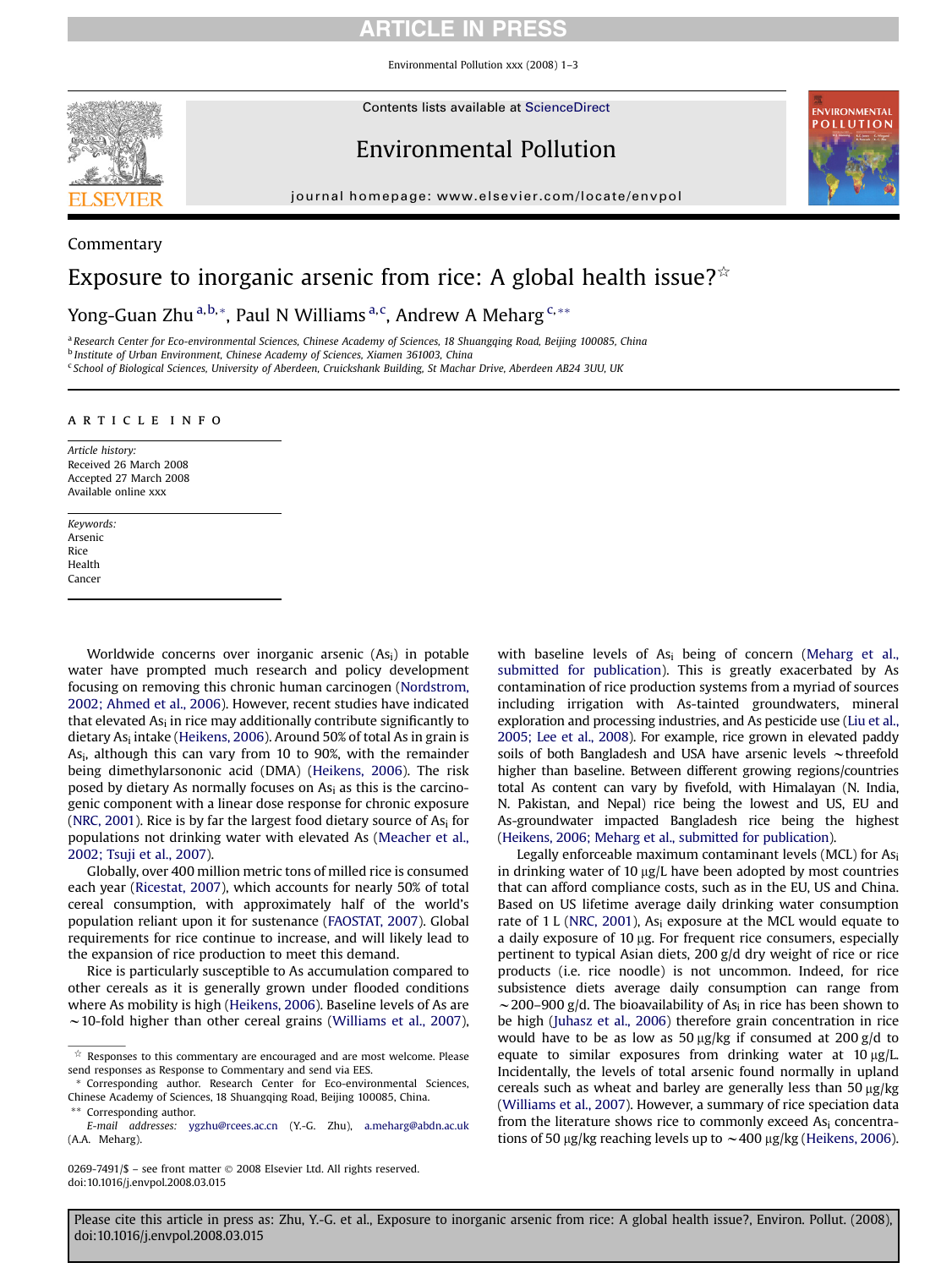While  $As<sub>i</sub>$  in water is highly regulated internationally, food  $As<sub>i</sub>$ has received much less attention. There are no EU, US or WHO limits for either total As or  $As<sub>i</sub>$  in food [\(Francesconi, 2007](#page-2-0)). China has one of the most stringent regulations for As in rice, with maximum contaminant levels (MCLs) of 150  $\mu$ g As<sub>i</sub>/kg. Yet, exposure to As<sub>i</sub> from typical rice ingestion rates by farmers in parts of southern China of 400-500 g per day at 150 µg As<sub>i</sub>/kg equates to the consumption of 6 L of water at the Chinese drinking water MCL (10 mg/L). Considering global rice consumption rankings for daily ingestion China comes only 17th in the world.

The risk of As<sub>i</sub> exposure from rice must not just be considered in the context of Asian communities. Infants and young children of all ethnicities generally have higher exposures to As<sub>i</sub> via rice than for adults when considered on a body mass basis [\(Meharg et al.,](#page-2-0) [2008a](#page-2-0)). Research has shown the need for increased vigilance to As exposure during critical periods in children's development [\(Vahter,](#page-2-0) [2008](#page-2-0)), with resulting long term health and development issues arising from intrauterine and early childhood exposures to Asi, often being undetectable at first only to manifest later in life ([Vahter, 2008](#page-2-0)). With this in mind, rice as an exposure source of As must be considered more seriously. We were therefore alarmed to discover that in many countries, a potential new source of dietary As exposure was emerging.

Rice based products are marketed as healthy functional or "super" foods such as stabilized bran flour and bran solubles, rice bran that has been heat treated to prolong shelf-life and then enzymatically extracted to collect water soluble components. Newly published data have for the first time shown that brown (unpolished) rice has in fact higher levels of both total As and Asi than white (polished) rice, due to the localisation of  $As<sub>i</sub>$  in the bran layer [\(Meharg et al., 2008b\)](#page-2-0). We have found that commercially bought rice bran products from the US and Japan (excluding bran derived oils) directly intended for human consumption can contain up to 2000  $\mu$ g/kg of As<sub>i</sub>, and are typically over 1000  $\mu$ g/kg ([Sun et al., in press\)](#page-2-0). Even pure untreated bran may still contain levels approaching 1000 µg/kg. It is unlikely that consumers of these products are aware of the dietary Asi that they are being exposed to when conforming to manufactures daily ingestion rates, in some cases 17 g per serving equating to 34 As<sub>i</sub>  $\mu$ g/d intake at 2000  $\mu$ g/kg of As<sub>i</sub> in bran solubles.

The findings discussed here have a terrible irony for the health conscious diet with dairy avoidance and a dependence on wholemeal foods, which can lead to a greatly increased exposure to a chronic exposure carcinogen  $-$  As<sub>i</sub>. Vegan and macrobiotic diets are of particular concern. Macrobiotic diet sheets have brown rice (including rice noodles and breads) as the carbohydrate basis to 2–3 meals per day, whilst also using rice based condiments (miso, mirin, and rice wine), and rice milk or amazake (fermented rice drink) on cereals and puddings. Rice malt is used as a sugar replacement, finding its way into sweets and chocolates.

More widely available than rice bran or rice bran solubles is rice milk, a cow milk alternative. We have found that all commercial rice milk available in the UK fail EU drinking water standards ( $10 \mu g/L$  total As), and that the vast majority of samples fail US drinking water standards (10  $\mu$ g/L As<sub>i</sub>) ([Meharg et al., 2008c\)](#page-2-0). It is a moot point whether rice milk is a water substitute (i.e. water flavoured with rice) or a food, which in any case only highlights the discrepancy between water and food regulations.

Unlike As in water, arsenic in rice can hardly be removed once it is incorporated into the grain, though cooking rice in high volumes of As free water may help, but at a cost of removing vitamins. Tackling and solving dietary exposure to  $As<sub>i</sub>$  at the rice source is feasible. Pragmatically, for countries largely dependent on rice imports, low As<sub>i</sub> rice can be sourced from appropriate regions. For those countries with rice based agriculture where  $As<sub>i</sub>$  in this is high, the solution needs more thought. If paddy rice can be grown under more aerobic conditions, for at least part of the growing season, As content can be reduced ([Heikens, 2006; Duxbury and Panaullah,](#page-2-0) [2007\)](#page-2-0). This is especially true in parts of the world that irrigate rice with arsenic tainted tubewell water during dry season production such as West Bengal (India) and Bangladesh [\(Heikens, 2006;](#page-2-0) [Duxbury and Panaullah, 2007\)](#page-2-0). As highlighted in a recent report from the United Nations [\(Duxbury and Panaullah, 2007](#page-2-0)), one option to mitigate the impacts of irrigation with As contaminated waters is to avoid rice during the dry season, alternating with upland crops that require reduced water inputs. Even simple management strategies such as water conservation and growing rice in raised beds have been shown as potential mitigation tools in reducing grain As levels during dry season production. However, converting all rice paddies into aerobic systems is neither feasible nor practical.

Breeding rice cultivars with low grain As is promising, as concentrations vary considerably between cultivars and the new discovery of quantitive trait loci associated with As accumulation has progressed the quest to identify the key genes that determine in planta arsenic assimilation ([Zhang et al., 2007\)](#page-2-0). Molecular approaches may also help decipher the mechanisms of arsenic speciation, allowing for the conversion of inorganic to less toxic organic forms. Curtailing As transfer into rice roots can also be achieved by manipulation of the rhizosphere, in particular zones of Fe enrichment that surround rice roots can be used to trap As ([Heikens, 2006; Liu et al., 2005](#page-2-0)). However, underpinning all technological advances a clear monitoring and legislative policy must also be evident. This should encompass all aspects of rice production from soil and water management through to processing and rice consumption (Fig. 1). As pressures increase on cereal production, more and more land unsuitable for arable cultivation will start to be utilised, even maintaining As grain levels at the present status quo is a challenge in many regions of the world.

It is the rural poor in Asia, South America and perhaps continental Africa that will likely suffer most from the contamination of rice by As. In addition, if production yields are also affected as As species are phytotoxins, then a downward spiral of increased poverty and ill health could be what subsistence rice farmers might



Fig. 1. Ensuring levels of  $As<sub>i</sub>$  in rice are safe for all.